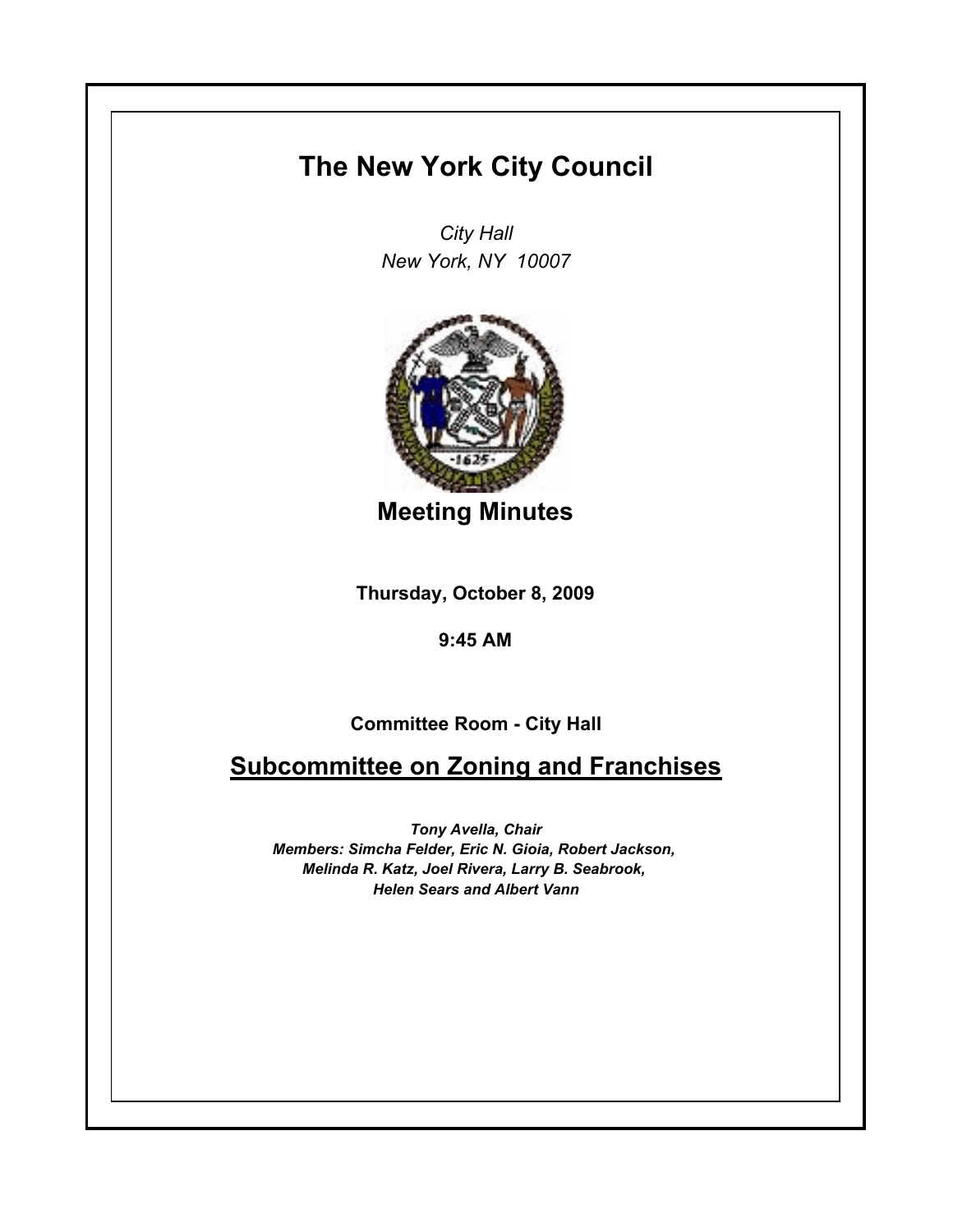| Roll Call    |                                                                                                                                                                                                                                                                                                                                                                                                                                                                                                                                                                        |                                                                                                                                                                                                                                                             |  |  |  |
|--------------|------------------------------------------------------------------------------------------------------------------------------------------------------------------------------------------------------------------------------------------------------------------------------------------------------------------------------------------------------------------------------------------------------------------------------------------------------------------------------------------------------------------------------------------------------------------------|-------------------------------------------------------------------------------------------------------------------------------------------------------------------------------------------------------------------------------------------------------------|--|--|--|
|              | Present, Avella, Felder, Jackson, Katz, Rivera, Seabrook, Sears and Vann                                                                                                                                                                                                                                                                                                                                                                                                                                                                                               |                                                                                                                                                                                                                                                             |  |  |  |
|              | Absent, Gioia                                                                                                                                                                                                                                                                                                                                                                                                                                                                                                                                                          |                                                                                                                                                                                                                                                             |  |  |  |
|              |                                                                                                                                                                                                                                                                                                                                                                                                                                                                                                                                                                        | Other Council Members Attending: Vacca, Gerson and Garodnick                                                                                                                                                                                                |  |  |  |
| LU 1213-2009 | Application no. C 060551 ZMQ, submitted by Briarwood<br>Organization LLC, pursuant to Sections 197-c and 201 of the New<br>York City Charter, for an amendment of the Zoning Map, Section<br>No. 11a., by establishing within an existing R4 District a C2-2<br>District                                                                                                                                                                                                                                                                                               |                                                                                                                                                                                                                                                             |  |  |  |
|              | Attachments:                                                                                                                                                                                                                                                                                                                                                                                                                                                                                                                                                           | Land Use Calendar - Week of September 21 - September 25, 2009, Land<br>Use Calendar - Week of October 5 - October 9, 2009, Hearing Transcript -<br>Zoning 9/22/09, Hearing Transcript - Zoning 9/24/09, Reconvening of the<br>Recessed Subcommittee Meeting |  |  |  |
|              |                                                                                                                                                                                                                                                                                                                                                                                                                                                                                                                                                                        | This Land Use Application was Hearing Held by Committee                                                                                                                                                                                                     |  |  |  |
|              | <u>Attachments:</u>                                                                                                                                                                                                                                                                                                                                                                                                                                                                                                                                                    | Land Use Calendar - Week of September 21 - September 25, 2009, Land<br>Use Calendar - Week of October 5 - October 9, 2009, Hearing Transcript -<br>Zoning 9/22/09, Hearing Transcript - Zoning 9/24/09, Reconvening of the<br>Recessed Subcommittee Meeting |  |  |  |
|              | A motion was made that this Land Use Application be Approved by Subcommittee<br>approved by Roll Call.                                                                                                                                                                                                                                                                                                                                                                                                                                                                 |                                                                                                                                                                                                                                                             |  |  |  |
|              | Affirmative, $8 -$                                                                                                                                                                                                                                                                                                                                                                                                                                                                                                                                                     |                                                                                                                                                                                                                                                             |  |  |  |
|              |                                                                                                                                                                                                                                                                                                                                                                                                                                                                                                                                                                        | Avella, Felder, Jackson, Katz, Rivera, Seabrook, Sears and Vann                                                                                                                                                                                             |  |  |  |
|              | Absent, $1 -$                                                                                                                                                                                                                                                                                                                                                                                                                                                                                                                                                          | Gioia                                                                                                                                                                                                                                                       |  |  |  |
| LU 1217-2009 | Application no. 20095244 TCM, pursuant to §20-226 of the<br>Administrative Code of the City of New York, concerning the<br>petition of 114 Kenmare Associates LLC d/b/a Corner Deli, to<br>continue to maintain and operate an unenclosed sidewalk café at<br>106 Kenmare Street, Borough of Manhattan, Council District no. 1.<br>This application is subject to review and action by the Land Use<br>Committee only if called-up by vote of the Council pursuant to Rule<br>11.20b of the Council and §20-226(g) of the New York City<br><b>Administrative Code.</b> |                                                                                                                                                                                                                                                             |  |  |  |
|              | <b>Attachments:</b>                                                                                                                                                                                                                                                                                                                                                                                                                                                                                                                                                    | Land Use Calendar - Week of October 5 - October 9, 2009, Reconvening of<br>the Recessed Subcommittee Meeting                                                                                                                                                |  |  |  |
|              |                                                                                                                                                                                                                                                                                                                                                                                                                                                                                                                                                                        | This Land Use Application was Hearing Held by Committee                                                                                                                                                                                                     |  |  |  |
|              | <b>Attachments:</b>                                                                                                                                                                                                                                                                                                                                                                                                                                                                                                                                                    | Land Use Calendar - Week of October 5 - October 9, 2009, Reconvening of<br>the Recessed Subcommittee Meeting                                                                                                                                                |  |  |  |
|              | A motion was made that this Land Use Application be Approved by Subcommittee<br>approved by Roll Call.                                                                                                                                                                                                                                                                                                                                                                                                                                                                 |                                                                                                                                                                                                                                                             |  |  |  |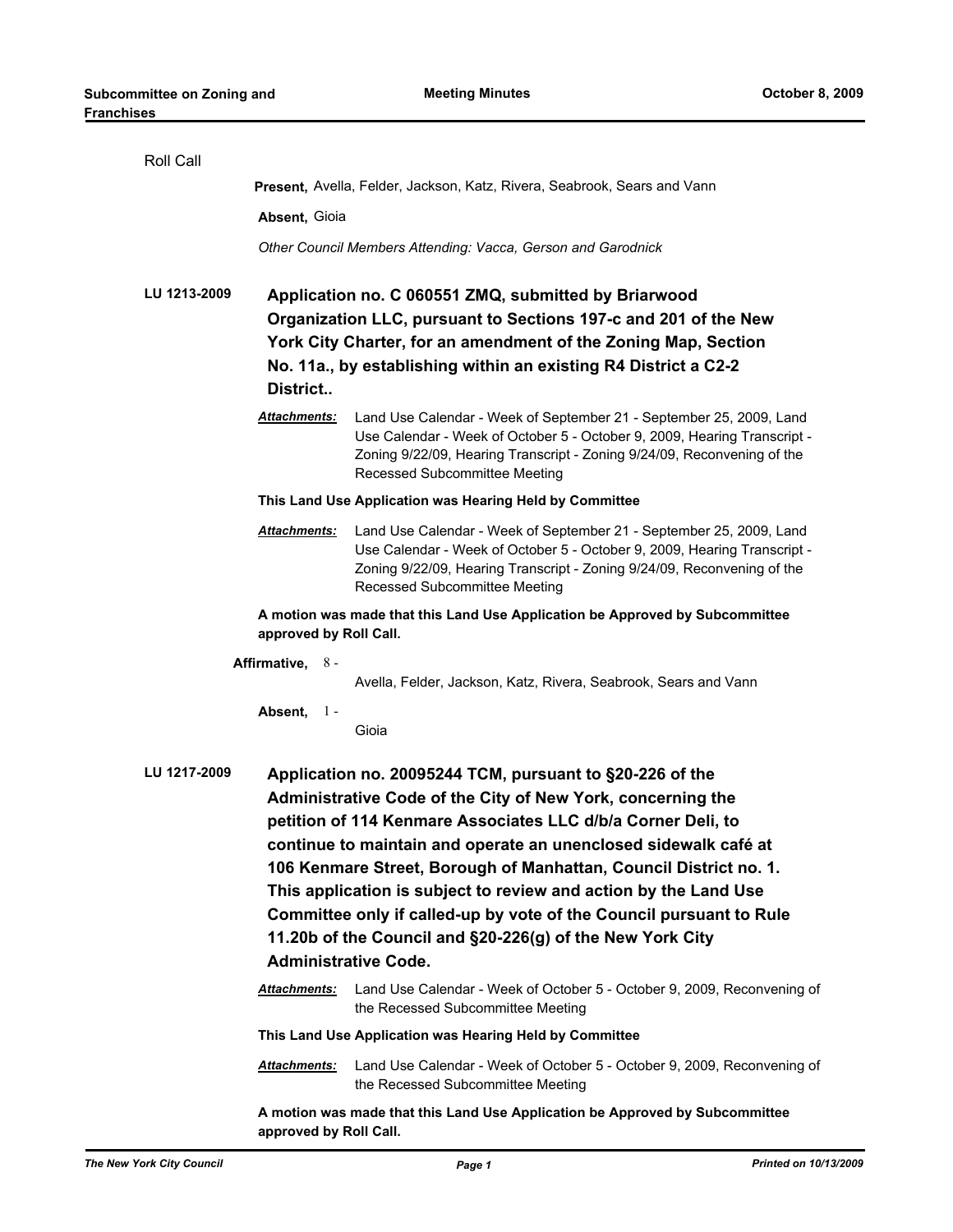|              | Affirmative, 7-                                                                                                                                                                                                                                                                                                                                                                                                                                                                                                                                                                                                                                                                                                                   |                                                                                                                                               |  |  |  |
|--------------|-----------------------------------------------------------------------------------------------------------------------------------------------------------------------------------------------------------------------------------------------------------------------------------------------------------------------------------------------------------------------------------------------------------------------------------------------------------------------------------------------------------------------------------------------------------------------------------------------------------------------------------------------------------------------------------------------------------------------------------|-----------------------------------------------------------------------------------------------------------------------------------------------|--|--|--|
|              | Absent,<br>$1 -$                                                                                                                                                                                                                                                                                                                                                                                                                                                                                                                                                                                                                                                                                                                  | Avella, Felder, Jackson, Katz, Rivera, Seabrook and Sears<br>Gioia                                                                            |  |  |  |
| LU 1218-2009 | Application no. 20085246 TCM, pursuant to §20-226 of the<br>Administrative Code of the City of New York, concerning the<br>petition of Fabrizio Cavallacci d/b/a Café Reggio, to continue to<br>maintain and operate an unenclosed sidewalk café at 119<br>Macdougal Street, Borough of Manhattan, Council District no. 3.<br>This application is subject to review and action by the Land Use<br>Committee only if called-up by vote of the Council pursuant to Rule<br>11.20b of the Council and §20-226(g) of the New York City<br><b>Administrative Code.</b>                                                                                                                                                                 |                                                                                                                                               |  |  |  |
|              | Attachments:                                                                                                                                                                                                                                                                                                                                                                                                                                                                                                                                                                                                                                                                                                                      | Land Use Calendar - Week of October 5 - October 9, 2009, Reconvening of<br>the Recessed Subcommittee Meeting                                  |  |  |  |
|              |                                                                                                                                                                                                                                                                                                                                                                                                                                                                                                                                                                                                                                                                                                                                   | This Land Use Application was Hearing Held by Committee                                                                                       |  |  |  |
|              | Attachments:                                                                                                                                                                                                                                                                                                                                                                                                                                                                                                                                                                                                                                                                                                                      | Land Use Calendar - Week of October 5 - October 9, 2009, Reconvening of<br>the Recessed Subcommittee Meeting                                  |  |  |  |
|              | A motion was made that this Land Use Application be Approved by Subcommittee<br>approved by Roll Call.                                                                                                                                                                                                                                                                                                                                                                                                                                                                                                                                                                                                                            |                                                                                                                                               |  |  |  |
|              | Affirmative, 8-                                                                                                                                                                                                                                                                                                                                                                                                                                                                                                                                                                                                                                                                                                                   |                                                                                                                                               |  |  |  |
|              |                                                                                                                                                                                                                                                                                                                                                                                                                                                                                                                                                                                                                                                                                                                                   | Avella, Felder, Jackson, Katz, Rivera, Seabrook, Sears and Vann                                                                               |  |  |  |
|              | Absent,<br>$\frac{1}{2}$                                                                                                                                                                                                                                                                                                                                                                                                                                                                                                                                                                                                                                                                                                          | Gioia                                                                                                                                         |  |  |  |
| LU 1219-2009 | Application no. C 090431 ZSM, submitted by W2005/Hines West<br>Fifty-Third Realty, LLC pursuant to Sections 197-c and 201 of the<br>New York City Charter, for a special permit pursuant to Sections<br>81-212 and 74-79 of the Zoning Resolution to allow the transfer of<br>136,000 square feet of floor area to facilitate the development of an<br>85-story mixed use building in Council District 3. This application is<br>subject to review and action by the Land Use Committee only if<br>called-up by vote of the Council pursuant to Rule 11.20b of the<br>Council and §20-226(g) of the New York City Administrative Code.<br>Land Use Calendar - Week of October 5 - October 9, 2009, Reconvening of<br>Attachments: |                                                                                                                                               |  |  |  |
|              |                                                                                                                                                                                                                                                                                                                                                                                                                                                                                                                                                                                                                                                                                                                                   | the Recessed Subcommittee Meeting                                                                                                             |  |  |  |
|              |                                                                                                                                                                                                                                                                                                                                                                                                                                                                                                                                                                                                                                                                                                                                   | This Land Use Application was Hearing Held by Committee                                                                                       |  |  |  |
|              | Attachments:                                                                                                                                                                                                                                                                                                                                                                                                                                                                                                                                                                                                                                                                                                                      | Land Use Calendar - Week of October 5 - October 9, 2009, Reconvening of<br>the Recessed Subcommittee Meeting                                  |  |  |  |
|              |                                                                                                                                                                                                                                                                                                                                                                                                                                                                                                                                                                                                                                                                                                                                   | A motion was made that this Land Use Application be Approved by Subcommittee<br>with Modifications and Referred to CPC approved by Roll Call. |  |  |  |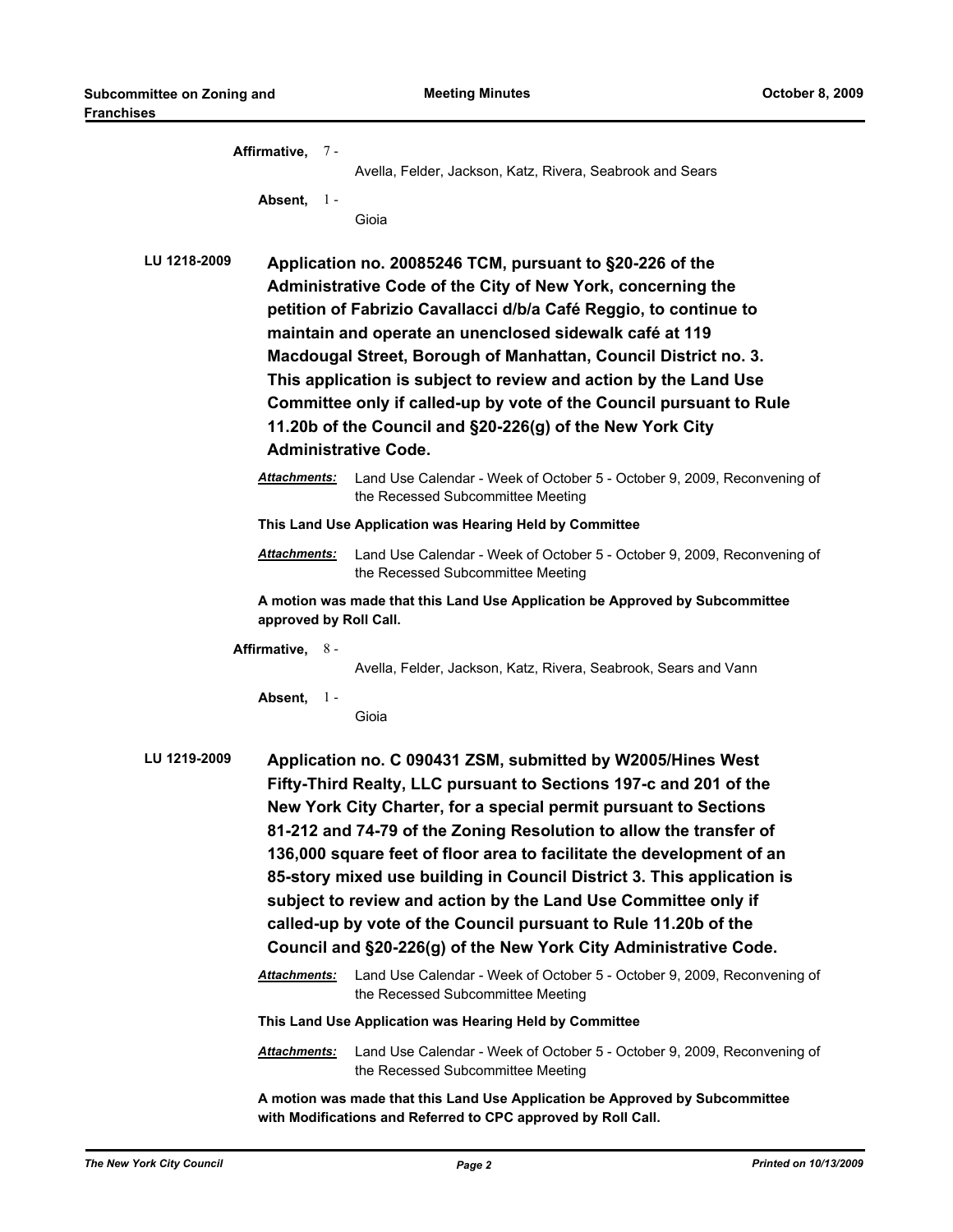| Affirmative, 6-                                                                                                                                                                                                                                                                                       |                                                                                                                                                                                                                                                                                                                                                                                                                                                                                                                                                                                                                                                                           | Felder, Jackson, Katz, Rivera, Seabrook and Sears                                                                                             |  |  |
|-------------------------------------------------------------------------------------------------------------------------------------------------------------------------------------------------------------------------------------------------------------------------------------------------------|---------------------------------------------------------------------------------------------------------------------------------------------------------------------------------------------------------------------------------------------------------------------------------------------------------------------------------------------------------------------------------------------------------------------------------------------------------------------------------------------------------------------------------------------------------------------------------------------------------------------------------------------------------------------------|-----------------------------------------------------------------------------------------------------------------------------------------------|--|--|
| Negative, 1-                                                                                                                                                                                                                                                                                          |                                                                                                                                                                                                                                                                                                                                                                                                                                                                                                                                                                                                                                                                           | Avella                                                                                                                                        |  |  |
| Absent, $1 -$                                                                                                                                                                                                                                                                                         |                                                                                                                                                                                                                                                                                                                                                                                                                                                                                                                                                                                                                                                                           | Gioia                                                                                                                                         |  |  |
| LU 1220-2009                                                                                                                                                                                                                                                                                          | Application no. C 090432 ZSM, submitted by W2005/Hines West<br>Fifty-Third Realty, LLC pursuant to Sections 197-c and 201 of the<br>New York City Charter, for a special permit pursuant to Sections<br>74-711 and 81-277 of the Zoning Resolution to facilitate the<br>development of an 85-story mixed use building on property located<br>at 53 West 53rd Street (Block 1269, Lots 5,6,7,8,9,11,12, 13,14, 20,<br>30, 58,66, 69 and 165). This application is subject to review and<br>action by the Land Use Committee only if called-up by vote of the<br>Council pursuant to Rule 11.20b of the Council and §20-226(g) of<br>the New York City Administrative Code. |                                                                                                                                               |  |  |
| Attachments:                                                                                                                                                                                                                                                                                          |                                                                                                                                                                                                                                                                                                                                                                                                                                                                                                                                                                                                                                                                           | Land Use Calendar - Week of October 5 - October 9, 2009, Reconvening of<br>the Recessed Subcommittee Meeting                                  |  |  |
|                                                                                                                                                                                                                                                                                                       |                                                                                                                                                                                                                                                                                                                                                                                                                                                                                                                                                                                                                                                                           | This Land Use Application was Hearing Held by Committee                                                                                       |  |  |
| Attachments:                                                                                                                                                                                                                                                                                          |                                                                                                                                                                                                                                                                                                                                                                                                                                                                                                                                                                                                                                                                           | Land Use Calendar - Week of October 5 - October 9, 2009, Reconvening of<br>the Recessed Subcommittee Meeting                                  |  |  |
|                                                                                                                                                                                                                                                                                                       |                                                                                                                                                                                                                                                                                                                                                                                                                                                                                                                                                                                                                                                                           | A motion was made that this Land Use Application be Approved by Subcommittee<br>with Modifications and Referred to CPC approved by Roll Call. |  |  |
| Affirmative, 6-                                                                                                                                                                                                                                                                                       |                                                                                                                                                                                                                                                                                                                                                                                                                                                                                                                                                                                                                                                                           | Felder, Jackson, Katz, Rivera, Seabrook and Sears                                                                                             |  |  |
| Negative, $1 -$                                                                                                                                                                                                                                                                                       |                                                                                                                                                                                                                                                                                                                                                                                                                                                                                                                                                                                                                                                                           | Avella                                                                                                                                        |  |  |
| Absent.                                                                                                                                                                                                                                                                                               | $1 -$                                                                                                                                                                                                                                                                                                                                                                                                                                                                                                                                                                                                                                                                     | Gioia                                                                                                                                         |  |  |
| LU 1233-2009<br>Application no. C 030129 ZMQ, submitted by MCM Realty<br>Associates, LLC, pursuant to Sections 197-c and 201 of the New<br>York City Charter, for an amendment of the Zoning Map of the City<br>of New York, Section No 11d, by changing from an R3-2 District to<br>an R6A District. |                                                                                                                                                                                                                                                                                                                                                                                                                                                                                                                                                                                                                                                                           |                                                                                                                                               |  |  |
| Attachments:                                                                                                                                                                                                                                                                                          |                                                                                                                                                                                                                                                                                                                                                                                                                                                                                                                                                                                                                                                                           | Land Use Calendar - Week of October 5 - October 9, 2009, Reconvening of<br>the Recessed Subcommittee Meeting                                  |  |  |
|                                                                                                                                                                                                                                                                                                       |                                                                                                                                                                                                                                                                                                                                                                                                                                                                                                                                                                                                                                                                           | This Land Use Application was Hearing Held by Committee                                                                                       |  |  |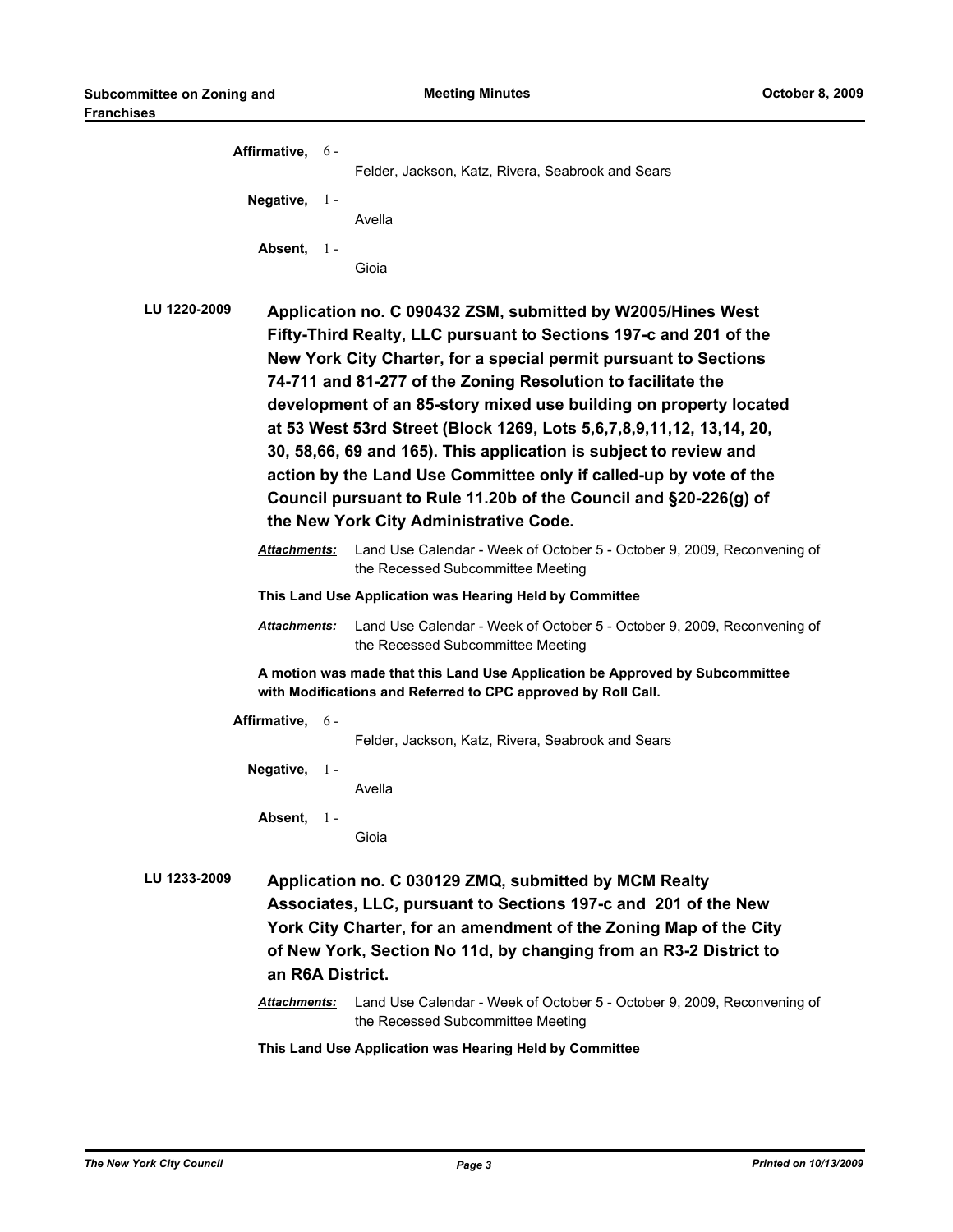|                                                                                                                                                                                                                                                                                                    | <u> Attachments:</u>           | Land Use Calendar - Week of October 5 - October 9, 2009, Reconvening of<br>the Recessed Subcommittee Meeting                                                                                                                                                                                                                                                                                                                                                                                                                                                                                                                                                                                                                                               |  |  |
|----------------------------------------------------------------------------------------------------------------------------------------------------------------------------------------------------------------------------------------------------------------------------------------------------|--------------------------------|------------------------------------------------------------------------------------------------------------------------------------------------------------------------------------------------------------------------------------------------------------------------------------------------------------------------------------------------------------------------------------------------------------------------------------------------------------------------------------------------------------------------------------------------------------------------------------------------------------------------------------------------------------------------------------------------------------------------------------------------------------|--|--|
| A motion was made that this Land Use Application be Approved by Subcommittee<br>approved by Roll Call.                                                                                                                                                                                             |                                |                                                                                                                                                                                                                                                                                                                                                                                                                                                                                                                                                                                                                                                                                                                                                            |  |  |
|                                                                                                                                                                                                                                                                                                    | Affirmative, 8 -<br>Absent, 1- | Avella, Felder, Jackson, Katz, Rivera, Seabrook, Sears and Vann                                                                                                                                                                                                                                                                                                                                                                                                                                                                                                                                                                                                                                                                                            |  |  |
|                                                                                                                                                                                                                                                                                                    |                                | Gioia                                                                                                                                                                                                                                                                                                                                                                                                                                                                                                                                                                                                                                                                                                                                                      |  |  |
| LU 1234-2009<br>Application no. C 060288 ZMX, submitted by City Island Estates,<br>LLC, pursuant to Sections 197-c and 201 of the New York City<br>Charter, for an amendment of the Zoning Map of the City of New<br>York, Section No 4d, by changing from an M1-1 District to an R3A<br>District. |                                |                                                                                                                                                                                                                                                                                                                                                                                                                                                                                                                                                                                                                                                                                                                                                            |  |  |
|                                                                                                                                                                                                                                                                                                    | <u> Attachments:</u>           | Land Use Calendar - Week of October 5 - October 9, 2009, Reconvening of<br>the Recessed Subcommittee Meeting                                                                                                                                                                                                                                                                                                                                                                                                                                                                                                                                                                                                                                               |  |  |
|                                                                                                                                                                                                                                                                                                    |                                | This Land Use Application was Hearing Held by Committee                                                                                                                                                                                                                                                                                                                                                                                                                                                                                                                                                                                                                                                                                                    |  |  |
|                                                                                                                                                                                                                                                                                                    | Attachments:                   | Land Use Calendar - Week of October 5 - October 9, 2009, Reconvening of<br>the Recessed Subcommittee Meeting                                                                                                                                                                                                                                                                                                                                                                                                                                                                                                                                                                                                                                               |  |  |
|                                                                                                                                                                                                                                                                                                    | approved by Roll Call.         | A motion was made that this Land Use Application be Approved by Subcommittee                                                                                                                                                                                                                                                                                                                                                                                                                                                                                                                                                                                                                                                                               |  |  |
|                                                                                                                                                                                                                                                                                                    | Affirmative, 8 -               | Avella, Felder, Jackson, Katz, Rivera, Seabrook, Sears and Vann                                                                                                                                                                                                                                                                                                                                                                                                                                                                                                                                                                                                                                                                                            |  |  |
|                                                                                                                                                                                                                                                                                                    | Absent, $1 -$                  | Gioia                                                                                                                                                                                                                                                                                                                                                                                                                                                                                                                                                                                                                                                                                                                                                      |  |  |
| LU 1235-2009                                                                                                                                                                                                                                                                                       | <b>Attachments:</b>            | Application no. C 060289 ZSX, submitted by City Island Estates,<br>LLC, pursuant to Sections 197-c and 201 of the New York City<br>Charter, for a special permit pursuant to Sections 112-103 (Special<br>height and setback regulations) and Section 23-631 (Maximum<br>Height of Walls and Required Setbacks) of the Zoning Resolution to<br>facilitate a 43 unit development on property located at 226 Fordham<br>Place (Block 5643, Lot 235). This application is subject to review<br>and action by the Land Use Committee only if called-up by vote of<br>the Council pursuant to Rule 11.20b of the Council and §20-226(g)<br>of the New York City Administrative Code.<br>Land Use Calendar - Week of October 5 - October 9, 2009, Reconvening of |  |  |
|                                                                                                                                                                                                                                                                                                    |                                | the Recessed Subcommittee Meeting                                                                                                                                                                                                                                                                                                                                                                                                                                                                                                                                                                                                                                                                                                                          |  |  |

**This Land Use Application was Hearing Held by Committee**